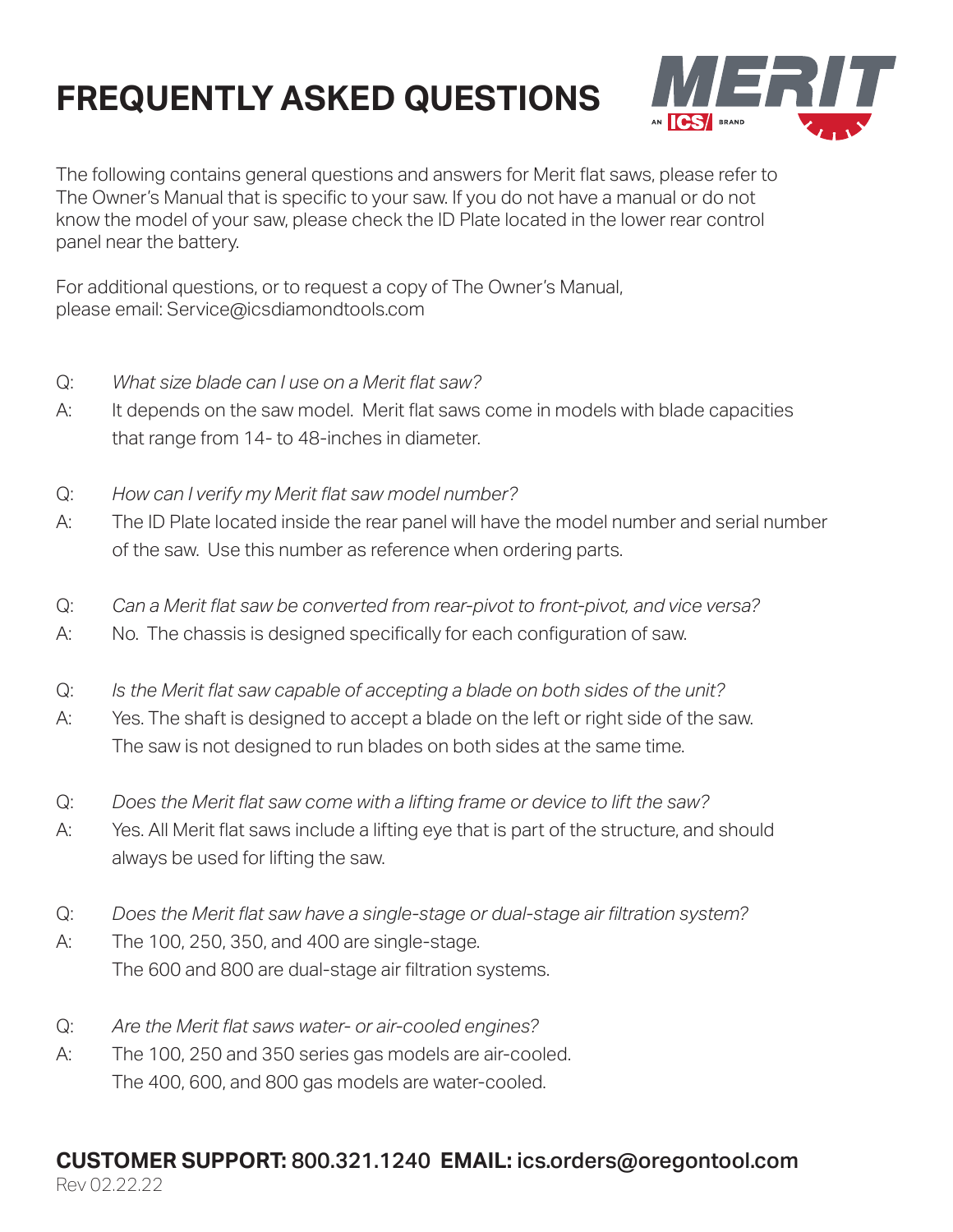

- Q: *Can Merit flat saws be run indoor?*
- A: Only the electric saws can be run indoors. The gasoline models emit exhaust fumes (co2), which can be fatal.
- Q: *How many handlebar positions does the Merit flat saw have?*
- A: The 250 and 350 saws have three handle positions. The 400, 600, and 800 have four handle positons.
- Q: *Does the Merit flat saw require water?*
- A: Yes. Minimum water requirement for all Merit flat saws is 15psi at 2gpm. A gravity fed water tank may require a booster pump to provide adequate water supply to the flat saw. Merit offers a water pump for 350, 400, 600, and 800 series flat saws.
- Q: *What is the minimum size doorway width a Merit flat saw will fit?*
- A: The 400 series and smaller will fit through a 36-inch wide doorway. The 600 series, using only the quick disconnect blade flange, will fit through a 36-inch wide doorway.
- Q: *Does a blade guard come with a Merit flat saw?*
- A: No. Blade guard size and price will be determined at time of flat saw purchase.
- Q: *Button controls vs. standard lever controls: Is one better than the other?*
- A: No. There is not an advantage to either. Control configuration is primarily based on operator preference.
- Q: *Rear-pivot vs. front-pivot: Is one better than the other?*
- A: No. There is not an advantage to either. Pivot preference is primarily based on operator preference.
- Q: *Can I get it painted a custom color?*
- A: Yes, if purchasing multiple units at one time. Discuss this with your local Sales Manager.
- Q: *Can I get wider blade guards for multi-blade cutting?*
- A: Yes, to cut up to 5 inches wide.

#### **CUSTOMER SUPPORT:** 800.321.1240 **EMAIL:** ics.orders@oregontool.com Rev 02.22.22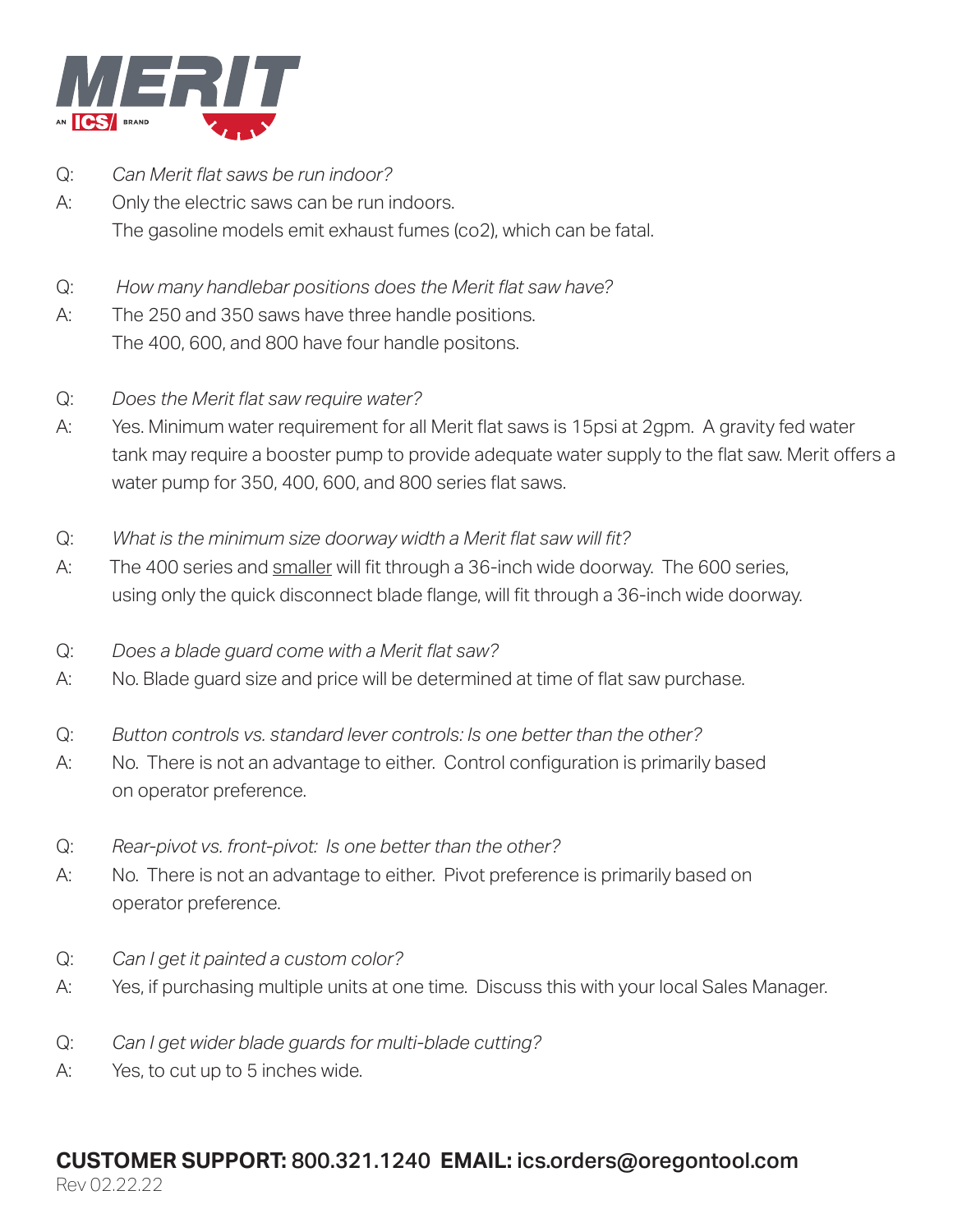

#### **GEARBOX FAQs**

- Q: *Can I shift gears while the Merit flat saw is running?*
- A: No. The engine must be completely turned off before changing gears. Using gear selection guide on the gearbox, select appropriate gear as specified by blade manufacturers RPM rating.
- Q: *Can the engine RPM's be slowed to accommodate larger blades?*
- A: No. The RPM directly affects engine horsepower and torque. Reducing the engine RPM reduces the horsepower and torque and may cause low or sluggish cutting power. Always run the saw at full throttle when cutting, and use the proper gear for the manufacturers specified blade RPM. The Merit gearbox was designed to have a specified RPM input; reducing engine RPM will affect the gearbox RPM output.
- Q: *Does the Merit gearbox have a neutral to prevent it from spinning even with the engine running?*
- A: Yes. Both the gearbox and control panel have a configuration diagram with gear positions. Please note: Saw engine must be off before changing gears.
- Q: *I have a single speed Merit flat saw. Can I convert it to run with a gearbox?*
- A: No. The chassis is designed specifically for each configuration of saw.
- Q: *Can the Merit 4-Speed gearbox be run without water?*
- A: No. The gearbox relies on water to efficiently cool the gearbox oil and components. Failure to do so may cause excessive wear and stress on the gearbox and components.